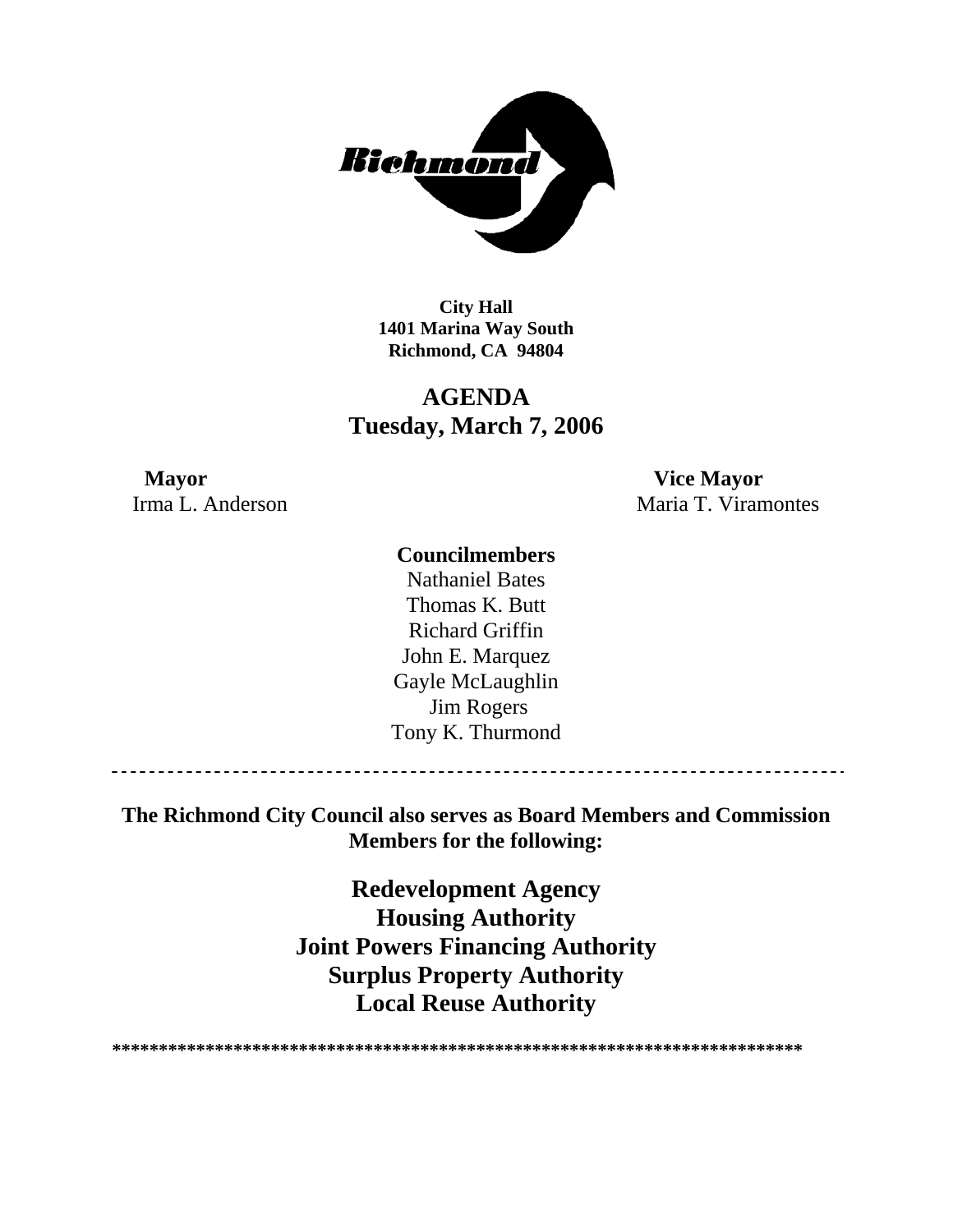# **MEETING PROCEDURES**

The City of Richmond encourages community participation at its City Council meetings and has established procedures that are intended to accommodate public input in a timely and time-sensitive way. As a courtesy to all members of the public who wish to participate in City Council meetings, please observe the following procedures:

**PUBLIC COMMENT ON AGENDA ITEMS:** Anyone who desires to address the City Council on items appearing on the agenda must complete and file a pink speaker's card with the City Clerk **prior** to the City Council's consideration of the item. Once the City Clerk has announced the item and discussion has commenced, no person shall be permitted to speak on the item other than those persons who have submitted their names to the City Clerk. Your name will be called when the item is announced for discussion. **Each speaker will be allowed THREE (3) MINUTES to address the City Council on items listed on the agenda.** 

**OPEN FORUM FOR PUBLIC COMMENT:** Individuals who would like to address the City Council on matters not listed on the agenda or on **Presentations, Proclamations and Commendations, Report from the City Attorney, or Reports of Officers** may do so under Open Forum. All speakers must complete and file a pink speaker's card with the City Clerk **prior** to the commencement of Open Forum. **The amount of time allotted to individual speakers shall be determined based on the number of persons requesting to speak during this item. The time allocation for each speaker will be as follows: 15 or fewer speakers, a maximum of 2 minutes; 16 to 24 speakers, a maximum of 1 and one-half minutes; and 25 or more speakers, a maximum of 1 minute.** 

### **SPEAKERS ARE REQUESTED TO OCCUPY THE RESERVED SEATS IN THE FRONT ROW BEHIND THE SPEAKER'S PODIUM AS THEIR NAME IS ANNOUNCED BY THE CITY CLERK.**

**CONSENT CALENDAR:** Consent Calendar items are considered routine and will be enacted, approved or adopted by one motion unless a request for removal for discussion or explanation is received from the audience or the City Council. A member of the audience requesting to remove an item from the Consent Calendar must complete and file a speaker's card with the City Clerk **prior to the City Council's consideration of Item D, Agenda Review.** An item removed from the Consent Calendar may be placed anywhere on the agenda following the City Council's agenda review.

*The City Council's adopted Rules of Procedure recognize that debate on policy is healthy; debate on personalities is not. The Chairperson has the right and obligation to cut off discussion that is too personal, too loud, or too crude.* 

**\*\*\*\*\*\*\*\*\*\*\*\*\*\*\*\*\*\*\*\*\*\*\*\*\*\*\*\*\*\*\*\*\*\*\*\*\*\*\*\*\*\*\*\*\*\*\*\*\*\*\*\*\*\*\*\*\*\*\*\*\*\*\*\*\*\*\*\*\*\*\*** 

cc06march7agenda 2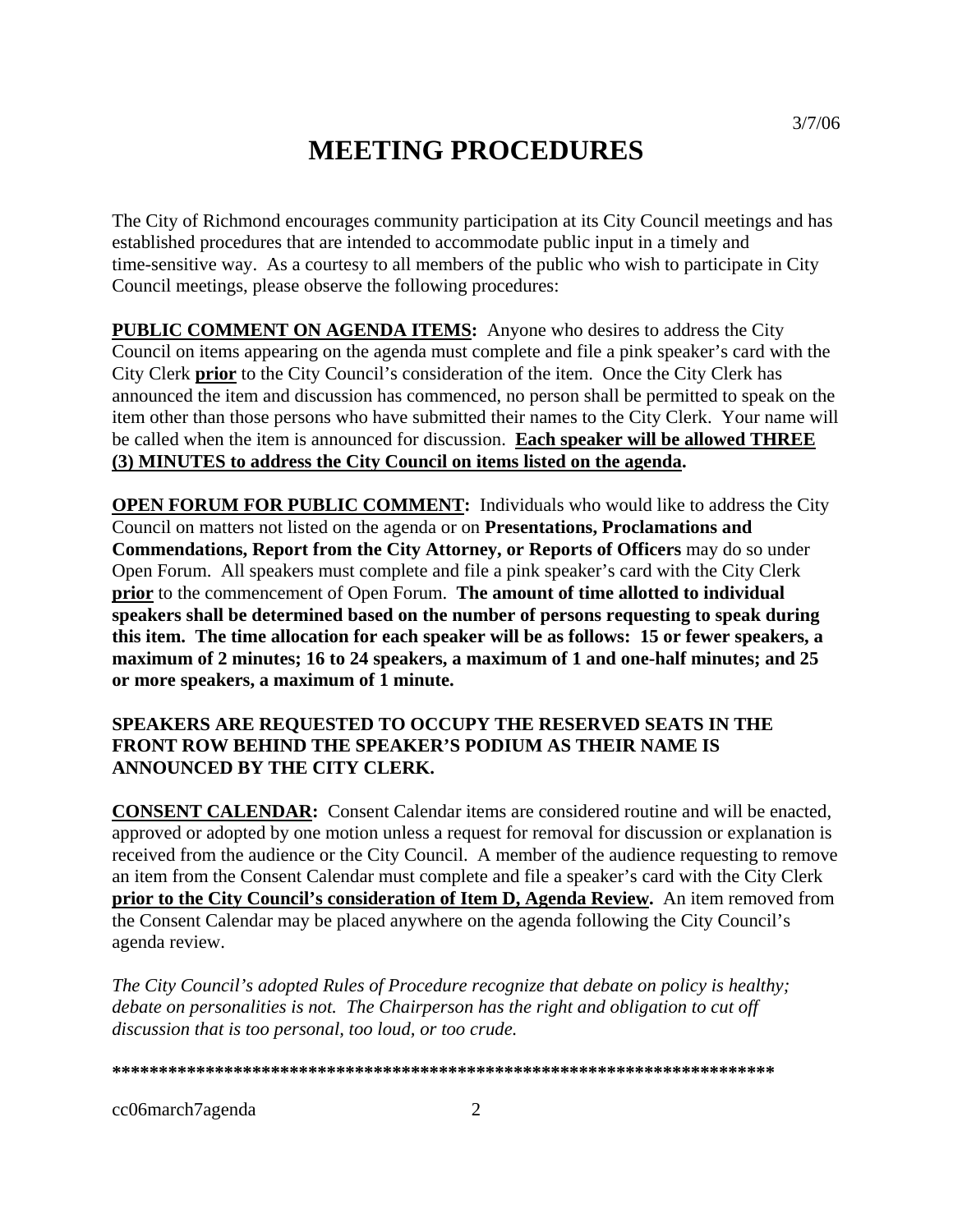# **MORNING OPEN SESSION 8:30 a.m.**

**A. ROLL CALL**

# **B. PUBLIC COMMENT**

# **C. ADJOURN TO CLOSED SESSION**

# **CLOSED SESSIONS**

**Shimada Room of City Hall** 

# **CITY COUNCIL**

# **CC-1. CONFERENCE WITH LEGAL COUNSEL: LABOR NEGOTIATIONS (Government Code Section 54957.6)**

**City Negotiators: Bill Lindsay, Leslie Knight, Rob Larson, and Lisa Stephenson** 

**Counsel: Jeffrey Sloan, Renne, Sloan, Holtzman, and Sakai, LLP** 

**Employee organization or unrepresented employees: IAFF Local 188 (firefighters); Richmond Fire Management Association (RFMA); Richmond Police Officers Association (RPOA); Richmond Police Management Association (RPMA); SEIU Local 790, IFPTE Local 21; and Unrepresented Management Employees** 

3/7/06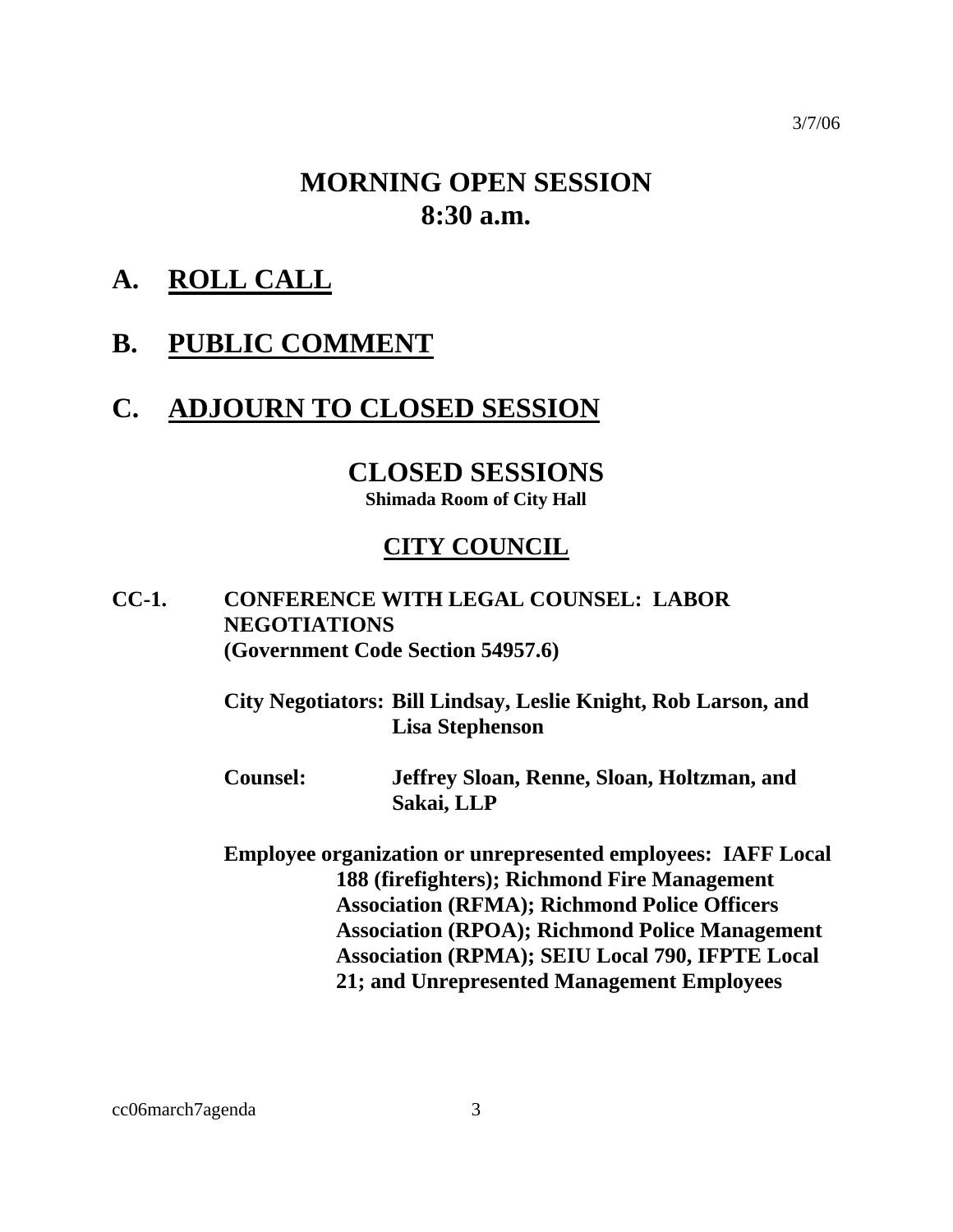# **RICHMOND COMMUNITY REDEVELOPMENT AGENCY**

# **RCRA-1 REAL PROPERTY NEGOTIATIONS (Government Code Section 54956.8)**

| <b>Property:</b>            | Surplus Properties: APN 556-121-025-2; APN          |
|-----------------------------|-----------------------------------------------------|
|                             | 556-122-001-2; APN 550-020-033-3; APN 534-          |
|                             | 242-022-0; APN 534-102-013-8; APN 534-102-          |
|                             | 014-6; and State #40454, #40455, and #40459.        |
| <b>Negotiating Parties:</b> | <b>Steve Duran, Executive Director, Richmond</b>    |
|                             | <b>Community Redevelopment Agency and</b>           |
|                             | <b>Margarita Ramos, Ramos Realty; Ron Batiste,</b>  |
|                             | <b>Eagle Environment Construction; Josh Genser,</b> |
|                             | <b>Richmond Redevelopment, LLC: Sheila</b>          |
|                             | <b>Conn, Terra Nova Engineering, Incorporated;</b>  |

**Walter Ross, Richmond Improvement** 

**Association** 

# **Under Negotiation: Price and Terms**

# **CITY COUNCIL**

# **CC-2. REAL PROPERTY NEGOTIATIONS (Government Code Section 54956.8)**

| <b>Property:</b>            | <b>Civic Center</b>                                                                                                                                                                                                               |
|-----------------------------|-----------------------------------------------------------------------------------------------------------------------------------------------------------------------------------------------------------------------------------|
| <b>Negotiating Parties:</b> | <b>Bill Lindsay, City Manager, Steve Duran,</b><br><b>Executive Director, Richmond Community</b><br>Redevelopment Agency, John Knox, Orrick<br>Herrington & Sutcliffe, and Harley Searcy,<br><b>CEO</b> , Alliance Property Group |
|                             |                                                                                                                                                                                                                                   |

# **Under Negotiation: Terms of Payment**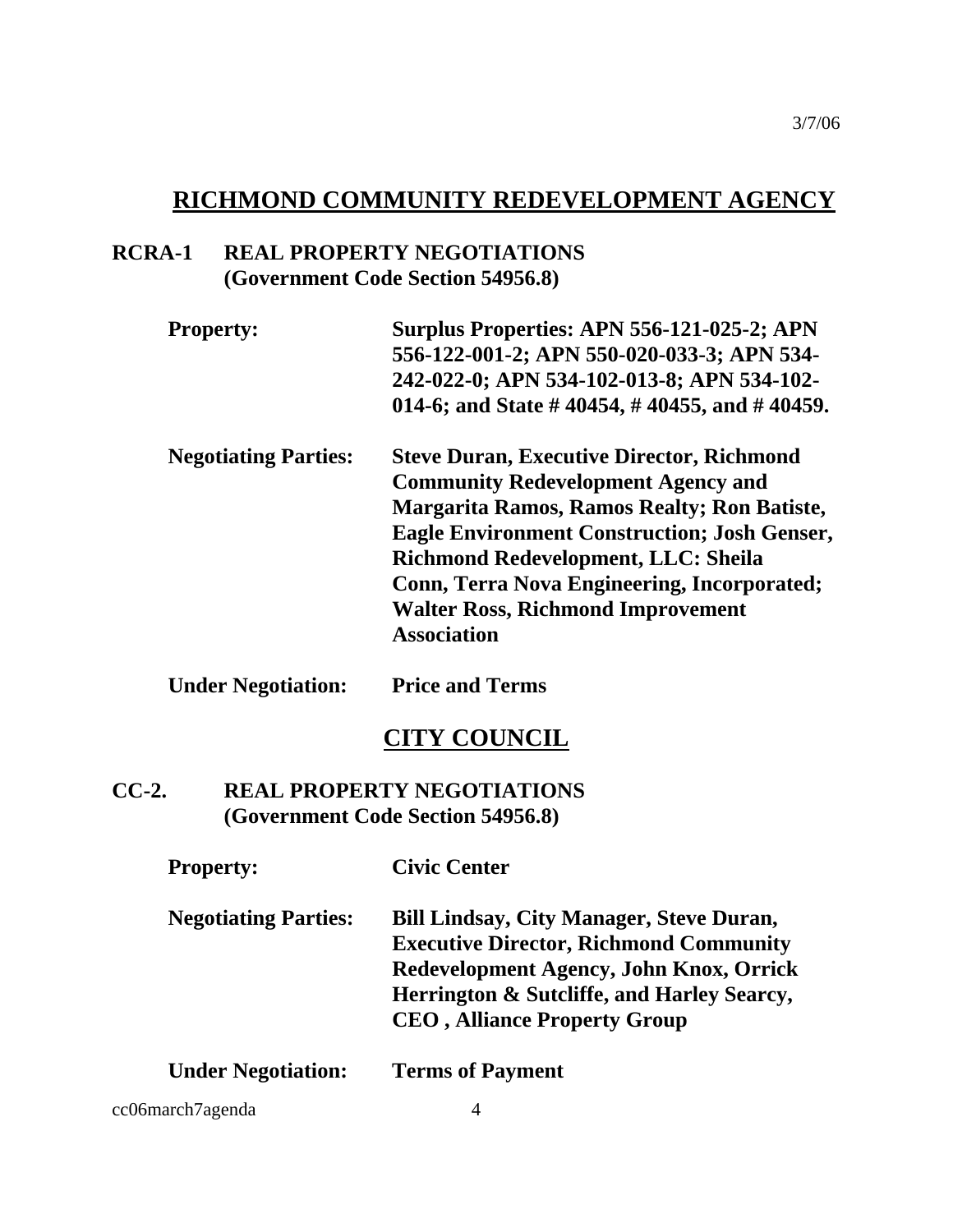**CC-3. CONFERENCE WITH LEGAL COUNSEL – ANTICIPATED LITIGATION (Significant exposure to litigation pursuant to Subdivision [b] of Government Code Section 54956.9)** 

 **Three Cases** 

**CC-4. CONFERENCE WITH LEGAL COUNSEL – EXISTING LITIGATION (Subdivision (a) of Government code section 54956.9)** 

 **Garcia vs. Sandoval, City of Richmond** 

**CC-5. CONFERENCE WITH LEGAL COUNSEL - ANTICIPATED LITIGATION (Initiation of Litigation Pursuant to Subdivision (c) of Government Code Section 54956.9)** 

 **One Case** 

\*\*\*\*\*\*\*\*\*\*\*\*\*\*\*\*\*\*\*\*\*\*\*\*\*\*\*\*\*\*\*\*\*\*\*\*\*\*\*\*\*\*\*\*\*\*\*\*\*\*\*\*\*\*\*\*\*\*\*\*\*\*\*\*\*\*

## **OPEN SESSIONS COUNCIL CHAMBER**

## **STUDY SESSION 6:30 p.m.**

**The purpose of the Study Session is for the City Council to hear presentations on the following:** 

1. Richmond Black-on-Black Crime Summit presentation and recommendations

**Total Time: 30 Minutes** 

\*\*\*\*\*\*\*\*\*\*\*\*\*\*\*\*\*\*\*\*\*\*\*\*\*\*\*\*\*\*\*\*\*\*\*\*\*\*\*\*\*\*\*\*\*\*\*\*\*\*\*\*\*\*\*\*\*\*\*\*\*\*\*\*\*\*

**CITY COUNCIL 7:00 p.m.** 

cc06march7agenda 5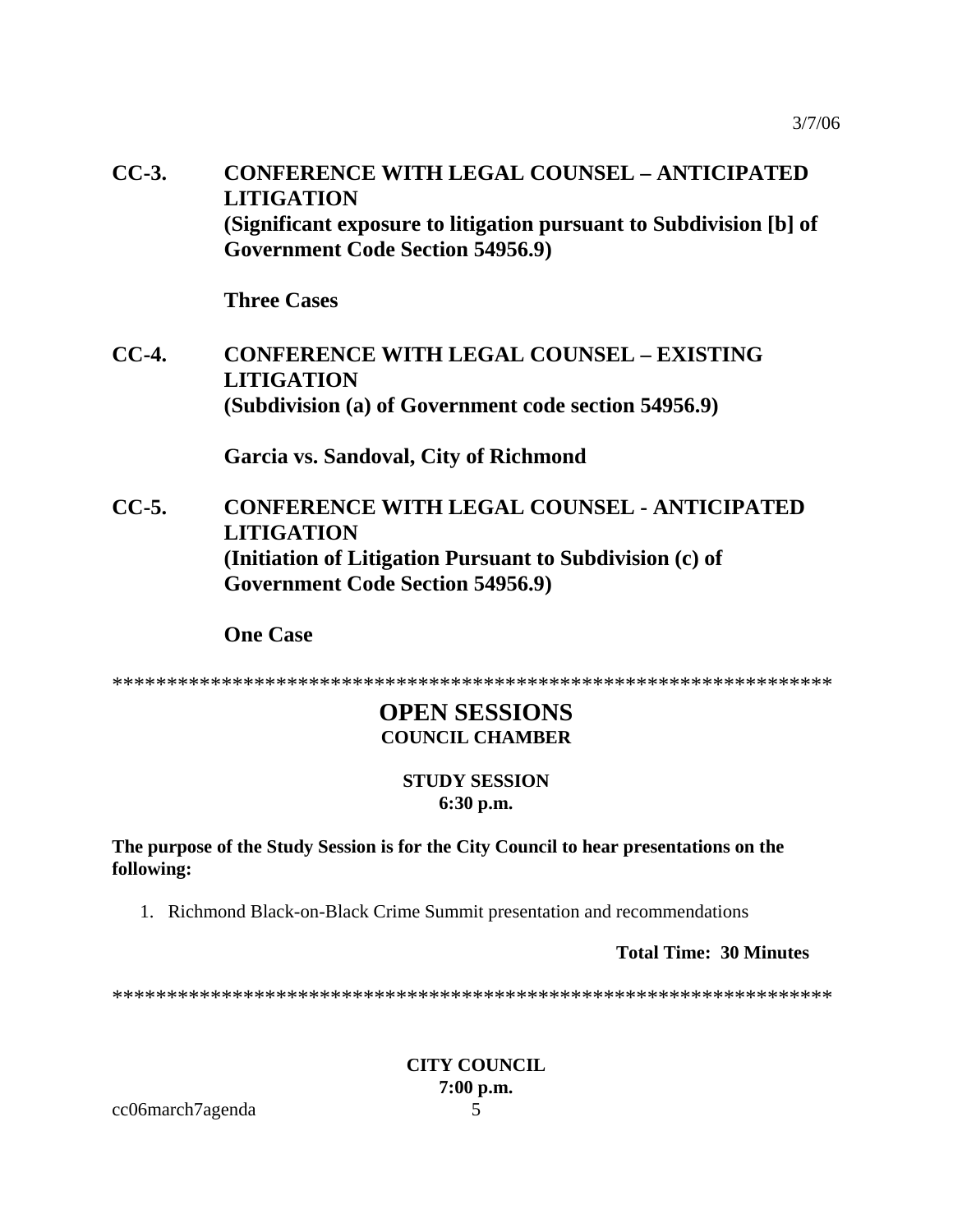#### **A. ROLL CALL**

#### **B. STATEMENT OF CONFLICT OF INTEREST**

#### **C. AGENDA REVIEW**

 **Members of the audience requesting that an item or items be removed from the CONSENT CALENDAR must complete and file a pink speaker's card with the City Clerk prior to Agenda Review.** 

#### **D. REPORT FROM THE CITY ATTORNEY OF FINAL DECISIONS MADE AND NON-CONFIDENTIAL DISCUSSIONS HELD DURING EXECUTIVE SESSION**

#### **E. OPEN FORUM FOR PUBLIC COMMENT**

#### **F. PRESENTATIONS, PROCLAMATIONS, AND COMMENDATIONS**

- **F-1.** Proclamation declaring March as "Red Cross" Month Mayor Anderson (620- 6503).
- **F-2.** Proclamation declaring March as "Disability Awareness" Month Mayor Anderson (620-6503).
- **F-3.** Proclamation recognizing and thanking Chief Terry Hudson for his Service to the City of Richmond – Mayor Anderson (620-6503).

#### **G. CONSENT CALENDAR**

**Consent Calendar items are considered routine and will be enacted, approved or adopted by one motion unless a request for removal for discussion or explanation is received from the audience or the Council.** 

- **G-1. ADOPT A RESOLUTION**  establishing rules, procedures, and protocols for City Council meetings – City Manager – (Bill Lindsay 620-6512).
- **G-2. ADOPT AN ORDINANCE**  amending Section 15.04.980.060 of the Richmond Municipal Code to provide for greater certainty on Appeals from the Planning Commission and Design Review Board – City Attorney (John Eastman 620- 6509).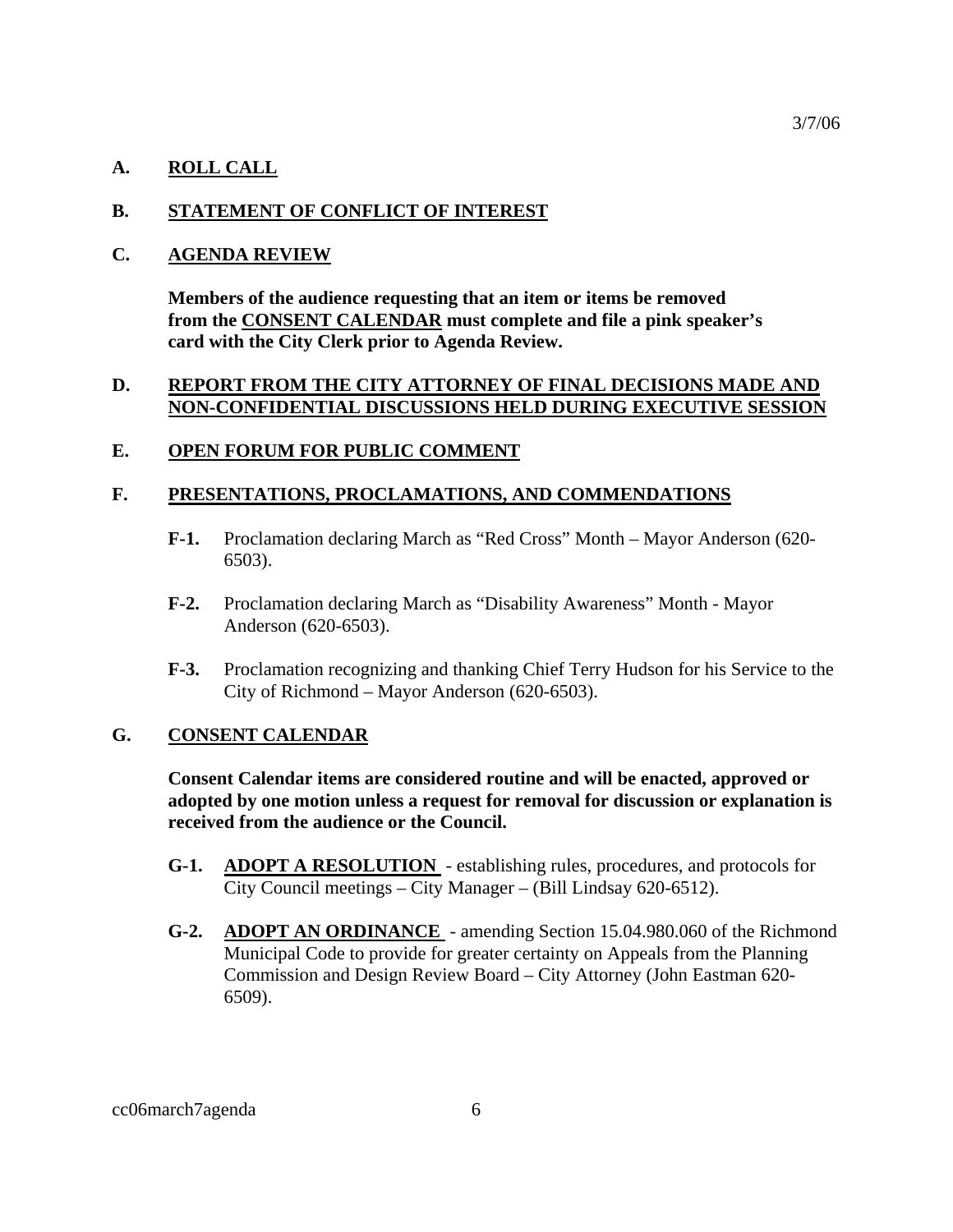- **G-3. ADOPT A RESOLUTION**  adjusting appropriations for the 2005/2006 Employment and Training Workforce Investment Act (WIA) and Grant Programs – Employment and Training (Sal Vaca 307-8140).
- **G-4. APPROVE**  Government Finance Officers Association's (GFOA) proposal to conduct an enterprise resource planning needs assessment and provide software procurement advisory services for a cost not to exceed \$179,640 – Finance (James Goins 620-6946).
- **G-5. APPROVE**  a contract with Oliver Consulting to provide actuarial analysis of the City of Richmond's liability for post-employment health care benefits for an amount not to exceed \$15,000 – Finance (James Goins 620-6740).
- **G-6. ADOPT ORDER OF VACATION NO. 893**  of a ±15,000 sf portion of Embarcadero internal to the Bio-Rad Facility at 3110 Regatta Boulevard – Street Vacation 1102151 – Planning (Richard Mitchell 620-6706).
- **G-7. ADOPT ORDER OF VACATION NO. 894** of  $a \pm 1,713$  sf portion of Harbour Boulevard at the rear property line of the Bio-Rad Facility at 3110 Regatta Boulevard – Street Vacation 1102257 – Planning (Richard Mitchell 620- 6706).

## **H. PUBLIC HEARINGS**

- **H-1.** Appeal of Conditional Use Permit 1102660 (Ford Assembly Plant; Wine.com) as approved by the Planning Commission on February 2, 2006 – Planning (Richard Mitchell 620-6706).
- **H-2.** Appeal of Planning Commission decision to certify the Final Environmental Impact Report and Conditionally Approve the Tentative Map and Final Development Plan for the Westshore Marina Residential Condominium Development Project proposed for a 5.94 –acre site located at the southern terminus of Marina Way South. City Project Number EID/TM 1100835 – Planning (Richard Mitchell 620-6406).

## **I. ORDINANCES**

**I-1. INTRODUCE AN ORDINANCE** - increasing the salary of Police Officer Trainee from \$2,493 per month to \$4,000 per month effective January 5, 2006 – Human Resources (Leslie Knight 620-6602).